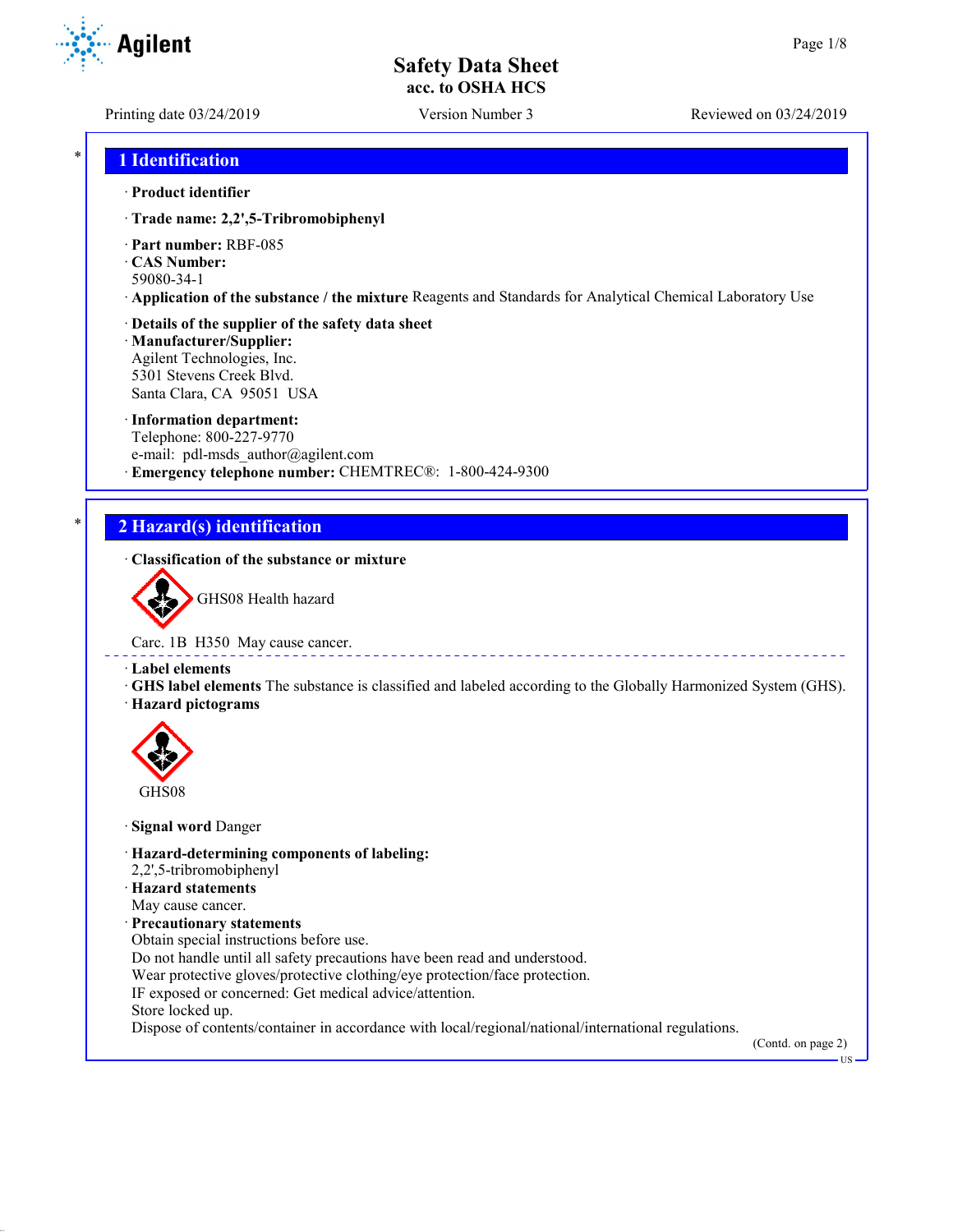Printing date 03/24/2019 Version Number 3 Reviewed on 03/24/2019

**Trade name: 2,2',5-Tribromobiphenyl**



### **3 Composition/information on ingredients**

- · **Chemical characterization: Substances**
- · **CAS No. Description**
- 59080-34-1 2,2',5-tribromobiphenyl

#### \* **4 First-aid measures**

- · **Description of first aid measures**
- · **After inhalation:** Supply fresh air; consult doctor in case of complaints.
- · **After skin contact:** Generally the product does not irritate the skin.
- · **After eye contact:** Rinse opened eye for several minutes under running water.
- · **After swallowing:** If symptoms persist consult doctor.
- · **Information for doctor:**
- · **Most important symptoms and effects, both acute and delayed** No further relevant information available.
- · **Indication of any immediate medical attention and special treatment needed**
- No further relevant information available.

## **5 Fire-fighting measures**

- · **Extinguishing media**
- · **Suitable extinguishing agents:** Use fire fighting measures that suit the environment.
- · **Special hazards arising from the substance or mixture** No further relevant information available.
- · **Advice for firefighters**
- · **Protective equipment:** No special measures required.

## \* **6 Accidental release measures**

- · **Personal precautions, protective equipment and emergency procedures** Not required.
- · **Environmental precautions:** Do not allow to enter sewers/ surface or ground water.

(Contd. on page 3)



US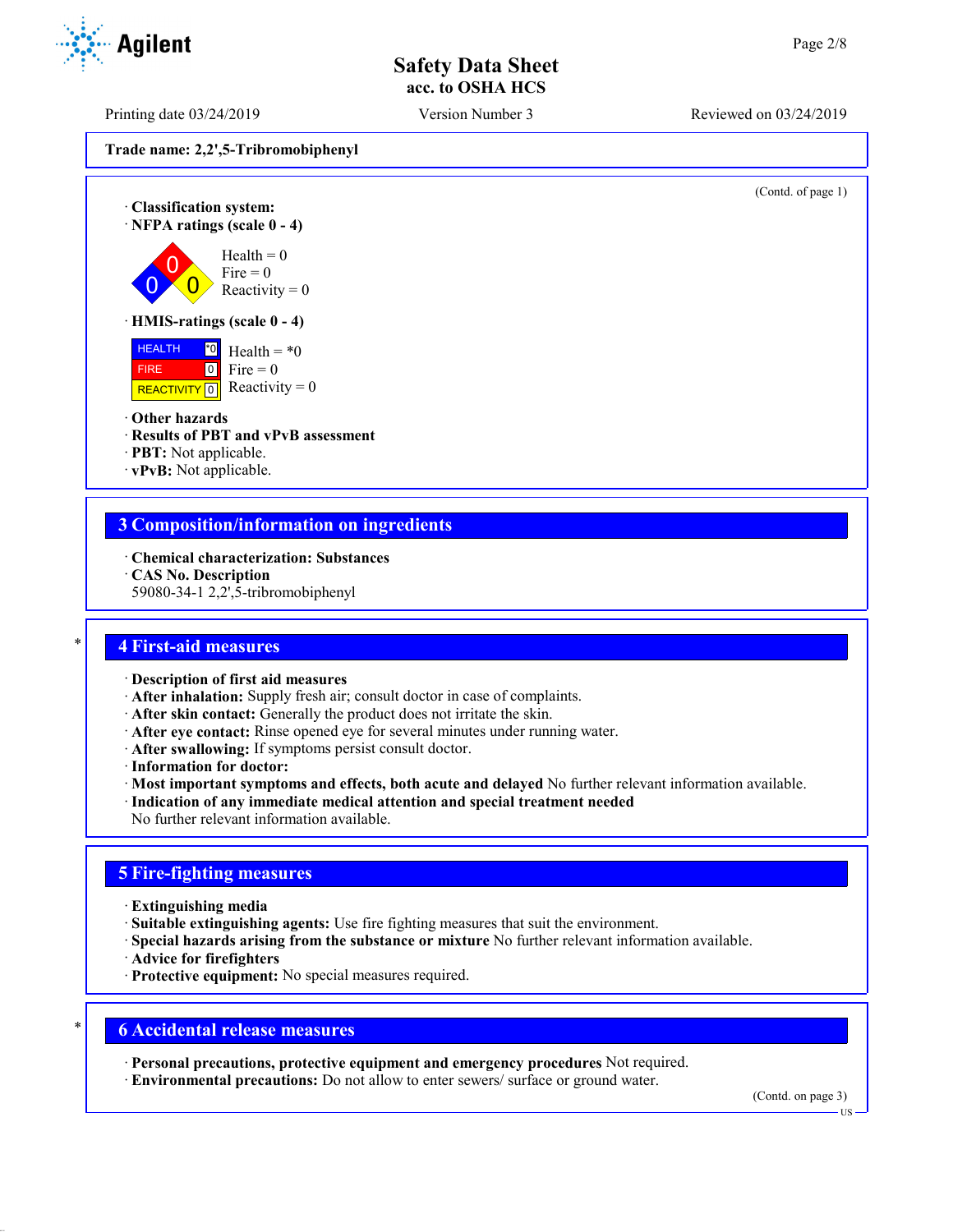Printing date 03/24/2019 Version Number 3 Reviewed on 03/24/2019

**Trade name: 2,2',5-Tribromobiphenyl**

(Contd. of page 2)

· **Methods and material for containment and cleaning up:** Dispose contaminated material as waste according to item 13. Ensure adequate ventilation. · **Reference to other sections**

See Section 7 for information on safe handling. See Section 8 for information on personal protection equipment. See Section 13 for disposal information.

#### · **Protective Action Criteria for Chemicals**

· **PAC-1:**

Substance is not listed.

· **PAC-2:**

Substance is not listed.

· **PAC-3:**

Substance is not listed.

#### \* **7 Handling and storage**

- · **Handling:**
- · **Precautions for safe handling**

Ensure good ventilation/exhaustion at the workplace.

Open and handle receptacle with care.

- · **Information about protection against explosions and fires:** Keep respiratory protective device available.
- · **Conditions for safe storage, including any incompatibilities**
- · **Storage:**
- · **Requirements to be met by storerooms and receptacles:** No special requirements.
- · **Information about storage in one common storage facility:** Not required.
- · **Further information about storage conditions:** Keep receptacle tightly sealed.

· **Specific end use(s)** No further relevant information available.

#### \* **8 Exposure controls/personal protection**

· **Additional information about design of technical systems:** No further data; see item 7.

- · **Control parameters**
- · **Components with limit values that require monitoring at the workplace:**

The following constituent is the only constituent of the product which has a PEL, TLV or other recommended exposure limit.

The following constituents are the only constituents of the product which have a PEL, TLV or other recommended exposure limit.

At this time, the remaining constituent has no known exposure limits.

At this time, the other constituents have no known exposure limits.

· **Additional information:** The lists that were valid during the creation were used as basis.

- · **Exposure controls**
- · **Personal protective equipment:**
- · **General protective and hygienic measures:** Keep away from foodstuffs, beverages and feed.

Wash hands before breaks and at the end of work.

Store protective clothing separately.

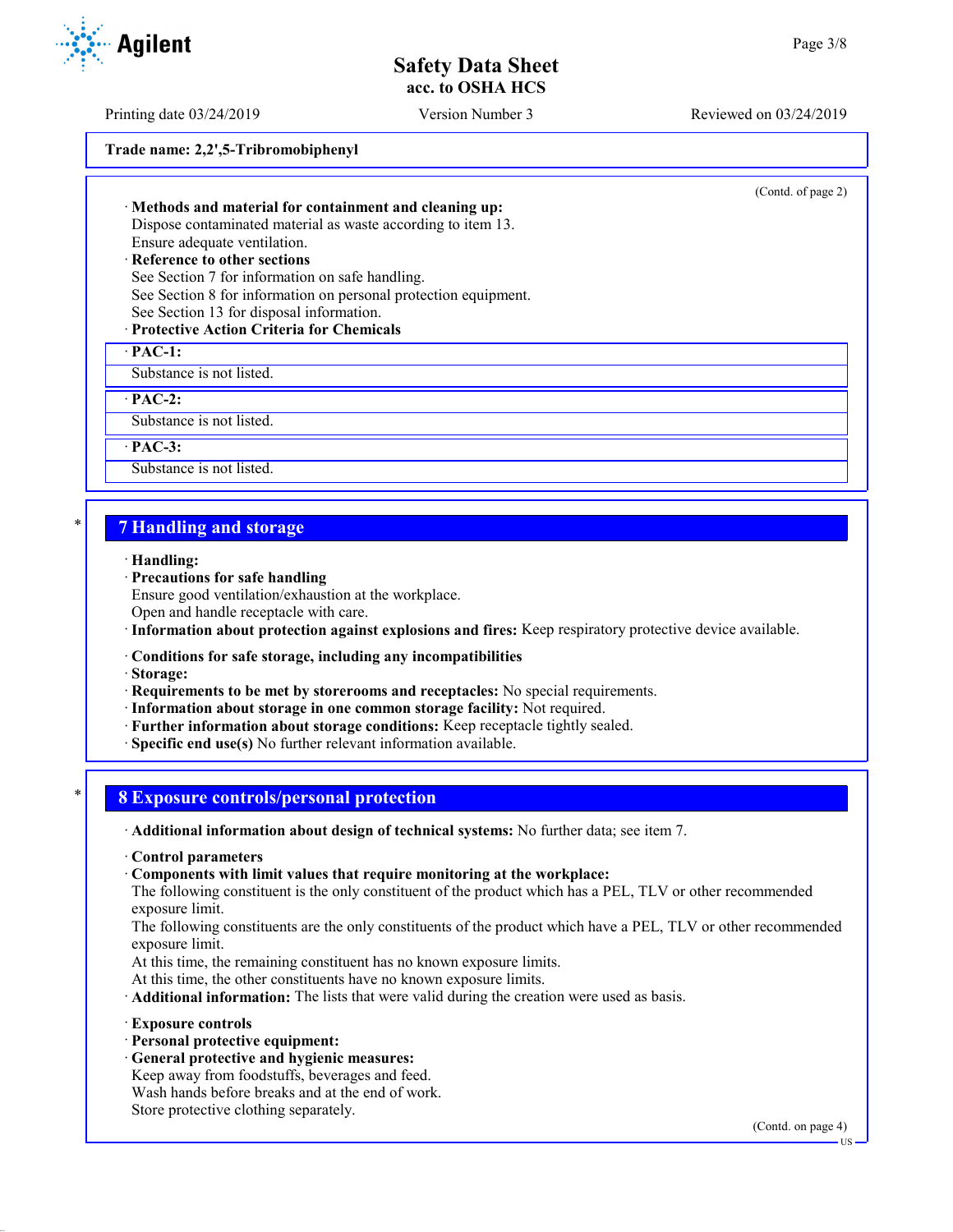Printing date 03/24/2019 Version Number 3 Reviewed on 03/24/2019

#### **Trade name: 2,2',5-Tribromobiphenyl**

(Contd. of page 3)

US

#### · **Breathing equipment:**

When used as intended with Agilent instruments, the use of the product under normal laboratory conditions and with standard practices does not result in significant airborne exposures and therefore respiratory protection is not needed.

Under an emergency condition where a respirator is deemed necessary, use a NIOSH or equivalent approved device/equipment with appropriate organic or acid gas cartridge.

#### · **Protection of hands:**

Although not recommended for constant contact with the chemicals or for clean-up, nitrile gloves 11-13 mil thickness are recommended for normal use. The breakthrough time is 1 hr. For cleaning a spill where there is direct contact of the chemical, butyl rubber gloves are recommended 12-15 mil thickness with breakthrough times exceeding 4 hrs. Supplier recommendations should be followed.

#### · **Material of gloves**

For normal use: nitrile rubber, 11-13 mil thickness

For direct contact with the chemical: butyl rubber, 12-15 mil thickness

The selection of the suitable gloves does not only depend on the material, but also on further marks of quality and varies from manufacturer to manufacturer.

#### · **Penetration time of glove material**

- For normal use: nitrile rubber: 1 hour
- For direct contact with the chemical: butyl rubber: >4 hours
- · **Eye protection:**



Tightly sealed goggles

# \* **9 Physical and chemical properties**

| · Information on basic physical and chemical properties<br><b>Ceneral Information</b>             |                                                  |  |
|---------------------------------------------------------------------------------------------------|--------------------------------------------------|--|
| · Appearance:                                                                                     |                                                  |  |
| Form:                                                                                             | Solid                                            |  |
| Color:                                                                                            | Not determined.                                  |  |
| $\cdot$ Odor:                                                                                     | Characteristic                                   |  |
| Odor threshold:                                                                                   | Not determined.                                  |  |
| $\cdot$ pH-value:                                                                                 | Not applicable.                                  |  |
| Change in condition<br><b>Melting point/Melting range:</b><br><b>Boiling point/Boiling range:</b> | 170.6-172.4 °C (339.1-342.3 °F)<br>Undetermined. |  |
| · Flash point:                                                                                    | Not applicable.                                  |  |
| · Flammability (solid, gaseous):                                                                  | Product is not flammable.                        |  |
| · Decomposition temperature:                                                                      | Not determined.                                  |  |
| · Auto igniting:                                                                                  | Not determined.                                  |  |
| Danger of explosion:                                                                              | Product does not present an explosion hazard.    |  |
| <b>Explosion limits:</b>                                                                          |                                                  |  |
| Lower:                                                                                            | Not determined.                                  |  |
|                                                                                                   | (Contd. on page 5)                               |  |

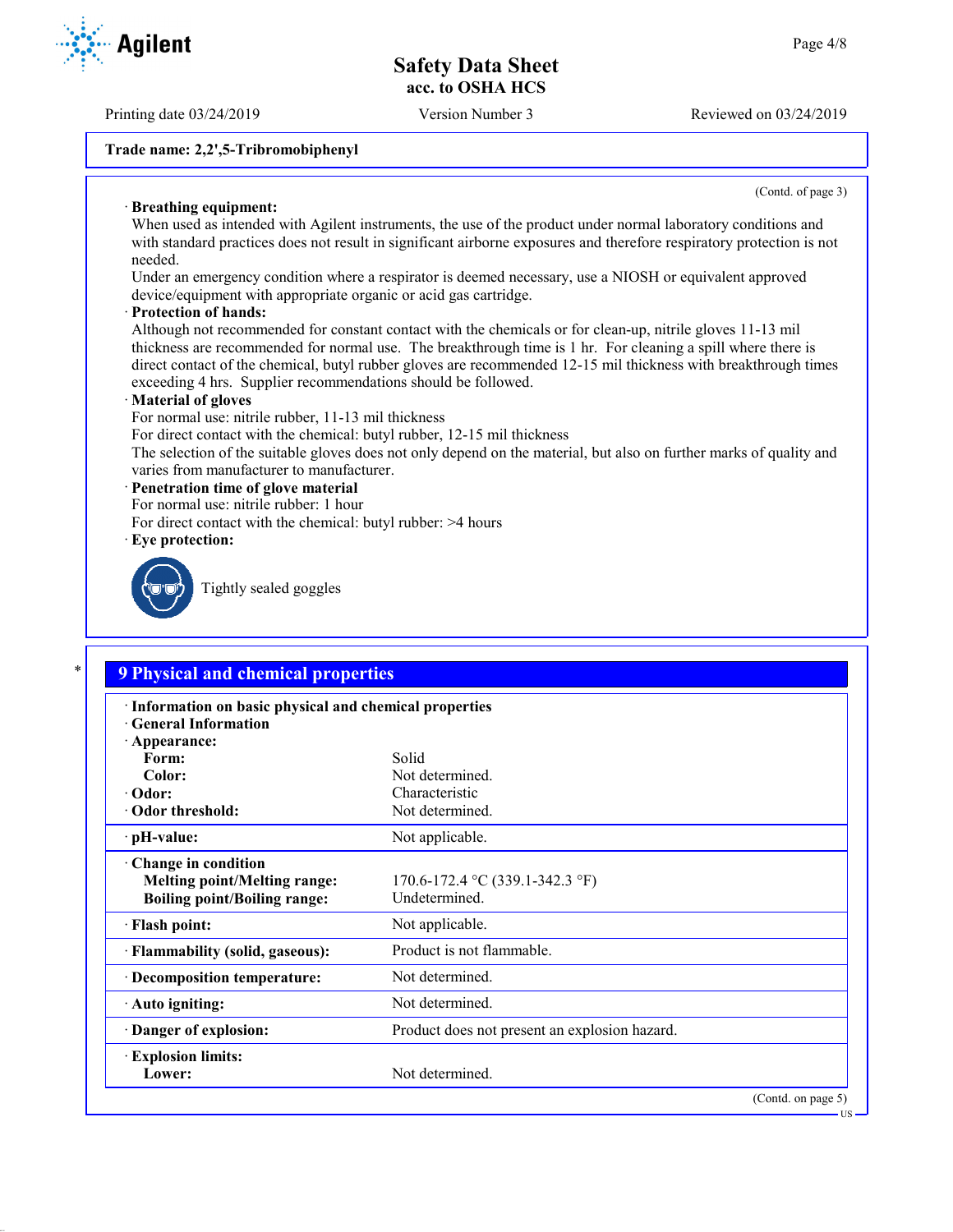Printing date 03/24/2019 Version Number 3 Reviewed on 03/24/2019

**Trade name: 2,2',5-Tribromobiphenyl**

|                                                            | (Contd. of page 4)                         |  |
|------------------------------------------------------------|--------------------------------------------|--|
| Upper:                                                     | Not determined.                            |  |
| Vapor pressure:                                            | Not applicable.                            |  |
| · Density:                                                 | Not determined.                            |  |
| · Relative density                                         | Not determined.                            |  |
| · Vapor density                                            | Not applicable.                            |  |
| · Evaporation rate                                         | Not applicable.                            |  |
| · Solubility in / Miscibility with                         |                                            |  |
| Water:                                                     | Soluble.                                   |  |
| · Partition coefficient (n-octanol/water): Not determined. |                                            |  |
| · Viscosity:                                               |                                            |  |
| Dynamic:                                                   | Not applicable.                            |  |
| Kinematic:                                                 | Not applicable.                            |  |
| <b>VOC</b> content:                                        | $0.00\%$                                   |  |
|                                                            | $0.0$ g/l / 0.00 lb/gal                    |  |
| Solids content:                                            | $100.0\%$                                  |  |
| $\cdot$ Other information                                  | No further relevant information available. |  |

#### **10 Stability and reactivity**

· **Reactivity** No further relevant information available.

· **Chemical stability**

- · **Thermal decomposition / conditions to be avoided:** No decomposition if used according to specifications.
- · **Possibility of hazardous reactions** No dangerous reactions known.
- · **Conditions to avoid** No further relevant information available.
- · **Incompatible materials:** No further relevant information available.
- · **Hazardous decomposition products:** No dangerous decomposition products known.

### **11 Toxicological information**

- · **Information on toxicological effects**
- · **Acute toxicity:**
- · **Primary irritant effect:**
- · **on the skin:** No irritant effect.
- · **on the eye:** No irritating effect.
- · **Sensitization:** No sensitizing effects known.
- · **Additional toxicological information:**
- · **Carcinogenic categories**

· **IARC (International Agency for Research on Cancer)**

Substance is not listed.

### · **NTP (National Toxicology Program)**

Substance is not listed.

(Contd. on page 6)

US

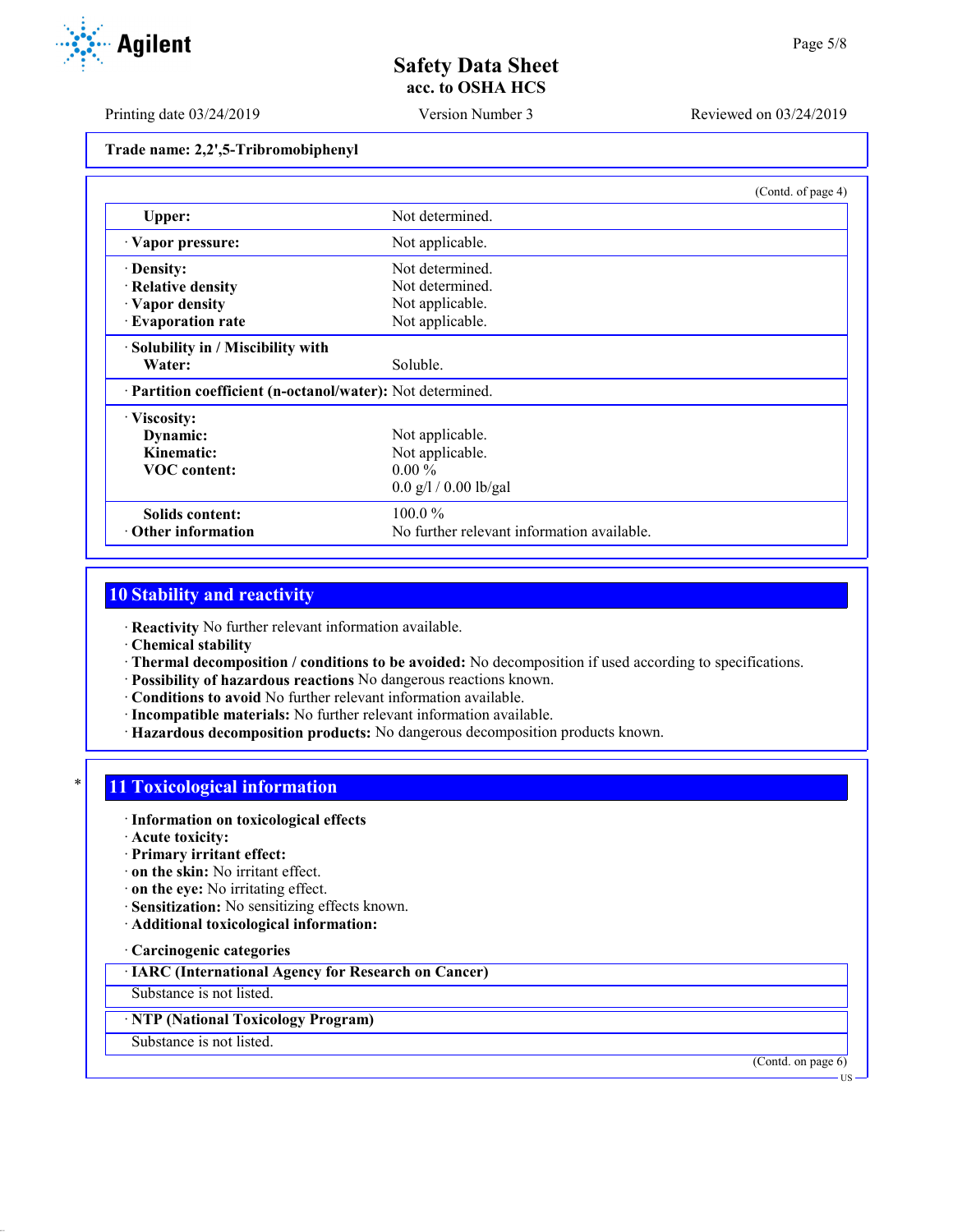Printing date 03/24/2019 Version Number 3 Reviewed on 03/24/2019

**Trade name: 2,2',5-Tribromobiphenyl**

· **OSHA-Ca (Occupational Safety & Health Administration)**

Substance is not listed.

## **12 Ecological information**

#### · **Toxicity**

- · **Aquatic toxicity:** No further relevant information available.
- · **Persistence and degradability** No further relevant information available.
- · **Behavior in environmental systems:**
- · **Bioaccumulative potential** No further relevant information available.
- · **Mobility in soil** No further relevant information available.
- · **Additional ecological information:**
- · **General notes:**

Water hazard class 1 (Self-assessment): slightly hazardous for water

Do not allow undiluted product or large quantities of it to reach ground water, water course or sewage system.

- · **Results of PBT and vPvB assessment**
- · **PBT:** Not applicable.
- · **vPvB:** Not applicable.
- · **Other adverse effects** No further relevant information available.

#### **13 Disposal considerations**

· **Waste treatment methods**

· **Recommendation:**

Must not be disposed of together with household garbage. Do not allow product to reach sewage system.

- · **Uncleaned packagings:**
- · **Recommendation:** Disposal must be made according to official regulations.
- · **Recommended cleansing agent:** Water, if necessary with cleansing agents.

### **14 Transport information**

| ⋅ UN-Number<br>· DOT, IMDG, IATA                   | UN3152                                                               |                    |
|----------------------------------------------------|----------------------------------------------------------------------|--------------------|
| · UN proper shipping name<br>∙ DOT<br>· IMDG, IATA | Polyhalogenated biphenyls, solid<br>POLYHALOGENATED BIPHENYLS, SOLID |                    |
| Transport hazard class(es)                         |                                                                      |                    |
| · DOT, IMDG, IATA                                  |                                                                      |                    |
|                                                    |                                                                      |                    |
| $\cdot$ Class                                      | 9 Miscellaneous dangerous substances and articles                    |                    |
| · Label                                            | 9                                                                    |                    |
|                                                    |                                                                      | (Contd. on page 7) |



(Contd. of page 5)

US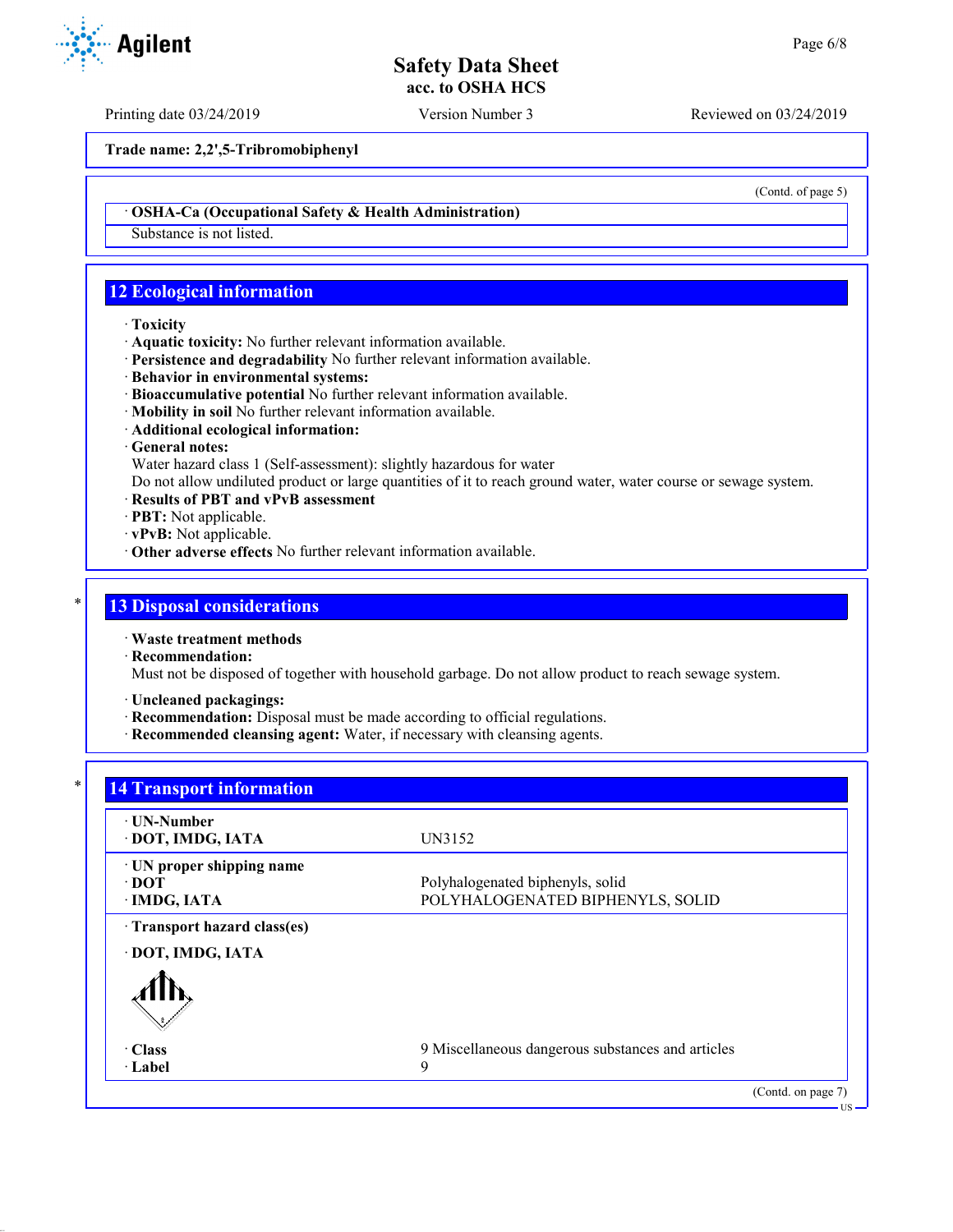US

## **Safety Data Sheet acc. to OSHA HCS**

Printing date 03/24/2019 Version Number 3 Reviewed on 03/24/2019

**Trade name: 2,2',5-Tribromobiphenyl**

|                                                                                                                                   | (Contd. of page 6)                                                                                                                                  |
|-----------------------------------------------------------------------------------------------------------------------------------|-----------------------------------------------------------------------------------------------------------------------------------------------------|
| · Packing group<br>· DOT, IMDG, IATA                                                                                              | $\mathbf{I}$                                                                                                                                        |
| <b>Environmental hazards:</b>                                                                                                     | Not applicable.                                                                                                                                     |
| Special precautions for user<br>Danger code (Kemler):<br><b>EMS Number:</b><br><b>Stowage Category</b><br><b>Segregation Code</b> | Warning: Miscellaneous dangerous substances and articles<br>90<br>$F-A, S-A$<br>A<br>SG50 Segregation from foodstuffs as in 7.3.4.2.1, 7.6.3.1.2 or |
| Transport in bulk according to Annex II of<br><b>MARPOL73/78 and the IBC Code</b>                                                 | 7.7.3.6.<br>Not applicable.                                                                                                                         |
| · Transport/Additional information:<br>$\cdot$ DOT<br>· Quantity limitations                                                      | On passenger aircraft/rail: 100 kg<br>On cargo aircraft only: 200 kg                                                                                |
| $\cdot$ IMDG<br>$\cdot$ Limited quantities (LQ)<br>$\cdot$ Excepted quantities (EQ)                                               | $1 \text{ kg}$<br>Code: E2<br>Maximum net quantity per inner packaging: 30 g<br>Maximum net quantity per outer packaging: 500 g                     |
| · UN "Model Regulation":                                                                                                          | UN 3152 POLYHALOGENATED BIPHENYLS, SOLID, 9, II                                                                                                     |

## **15 Regulatory information**

· **Safety, health and environmental regulations/legislation specific for the substance or mixture** · **Sara**

· **Section 355 (extremely hazardous substances):** Substance is not listed. · **Section 313 (Specific toxic chemical listings):** Substance is not listed. · **TSCA (Toxic Substances Control Act):** Substance is not listed. · **TSCA new (21st Century Act): (Substances not listed)** 59080-34-1 2,2',5-tribromobiphenyl · **Proposition 65** · **Chemicals known to cause cancer:** Substance is not listed. · **Chemicals known to cause reproductive toxicity for females:** Substance is not listed. · **Chemicals known to cause reproductive toxicity for males:** Substance is not listed. (Contd. on page 8)